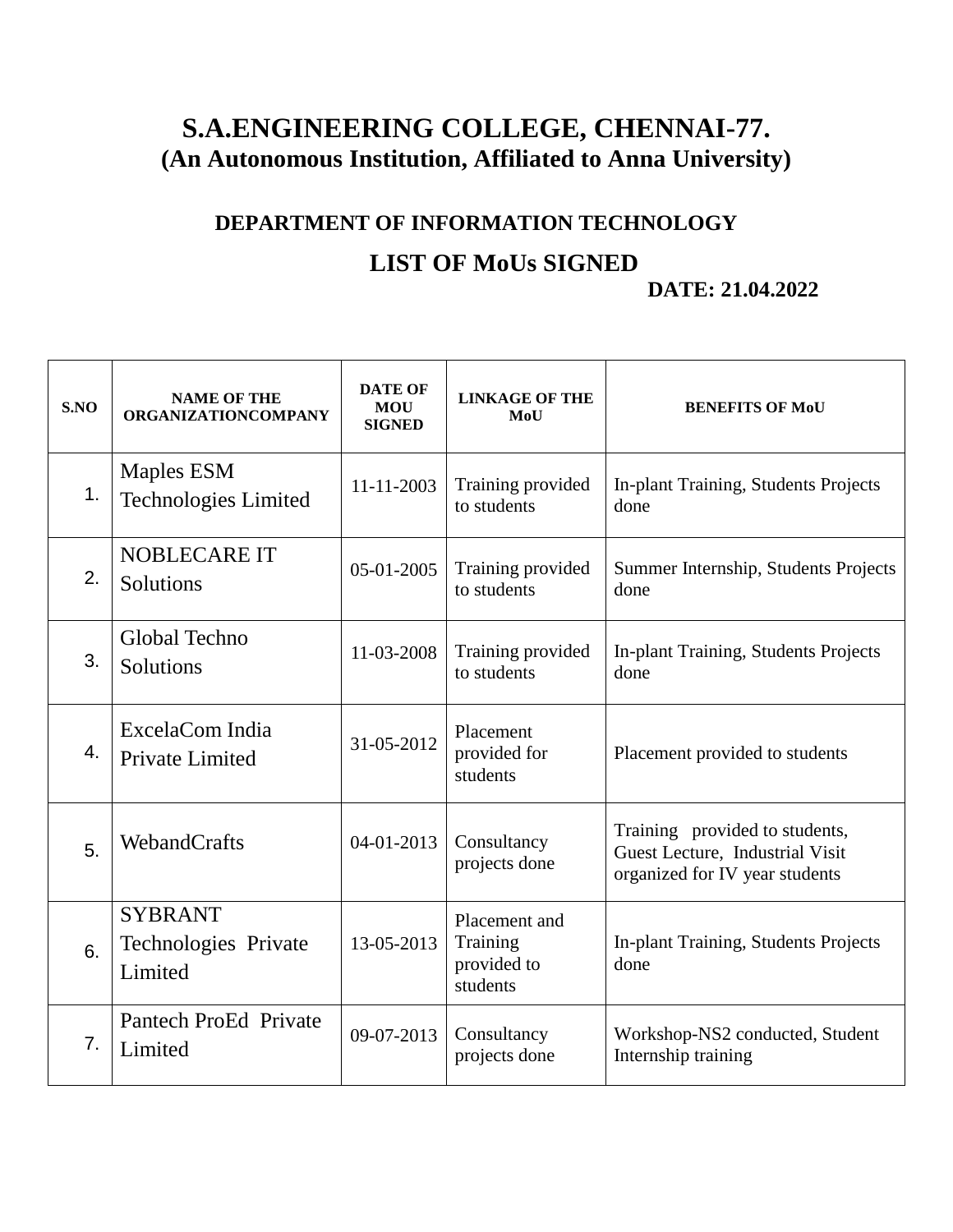| 8.  | <b>IBM</b> India Private<br>Limited                                         | 13-08-2014 | Course conducted,<br><b>Students Projects</b><br>done                      | Course conducted, Students Projects<br>done(Android, Mobile computing,<br>Advanced $C++$                           |
|-----|-----------------------------------------------------------------------------|------------|----------------------------------------------------------------------------|--------------------------------------------------------------------------------------------------------------------|
| 9.  | Milestone Edcom                                                             | 12-09-2014 | Training for<br><b>Higher Studies</b><br>provided to<br>students           | Students are undergoing Training for<br>Higher Studies.                                                            |
| 10. | <b>Centre For</b><br>Development of<br><b>Advanced Computing</b>            | 22-04-2015 | <b>Guest Lecture</b><br>conducted for<br>students                          | Guest Lecture conducted,<br>Industrial Visit organized for III year<br>students                                    |
|     | 11. In Webz Technologies                                                    | 17.07.2015 | Training and<br>Workshop for<br>students<br>conducted                      | Course conducted in .NET<br>Framework,<br>Students Projects done<br>(Android, Mobile computing,<br>.NET Framework) |
| 12. | <b>Object Frontier</b><br>Software                                          | 05.10.2015 | Placement and<br>Training<br>provided to<br>students                       | Placement and Training provided to<br>students, Guest Lecture, In-plant<br>Training, Students Projects done        |
| 13. | Oracle India Private<br>Limited                                             | 21-01-2016 | Training provided<br>to students and<br>Certification<br>course conducted. | 57 Industry relevant courses can be<br>conducted,<br>Official Testing center for Oracle<br>courses                 |
| 14. | <b>Tekbos Business</b><br><b>Solutions India Private</b><br>Limited         | 18-03-2016 | Training and<br>Workshop for<br>students<br>conducted                      | In-plant Training, Guest Lecture<br>from Industry was Invited as Guest<br>Speakers.                                |
| 15. | <b>Coovum Advanced Institute</b><br>for Science and Engineering<br>Research | 01.11.2018 | Student can learn<br>IoT based project<br>for 3 Years                      | $\bullet$<br>Organize Workshops, seminars,<br>study visit, and project works                                       |
| 16. | Heartfulness Institute, USA                                                 | 19.12.2018 | 1 YEAR                                                                     | Meditation based student<br>development program                                                                    |